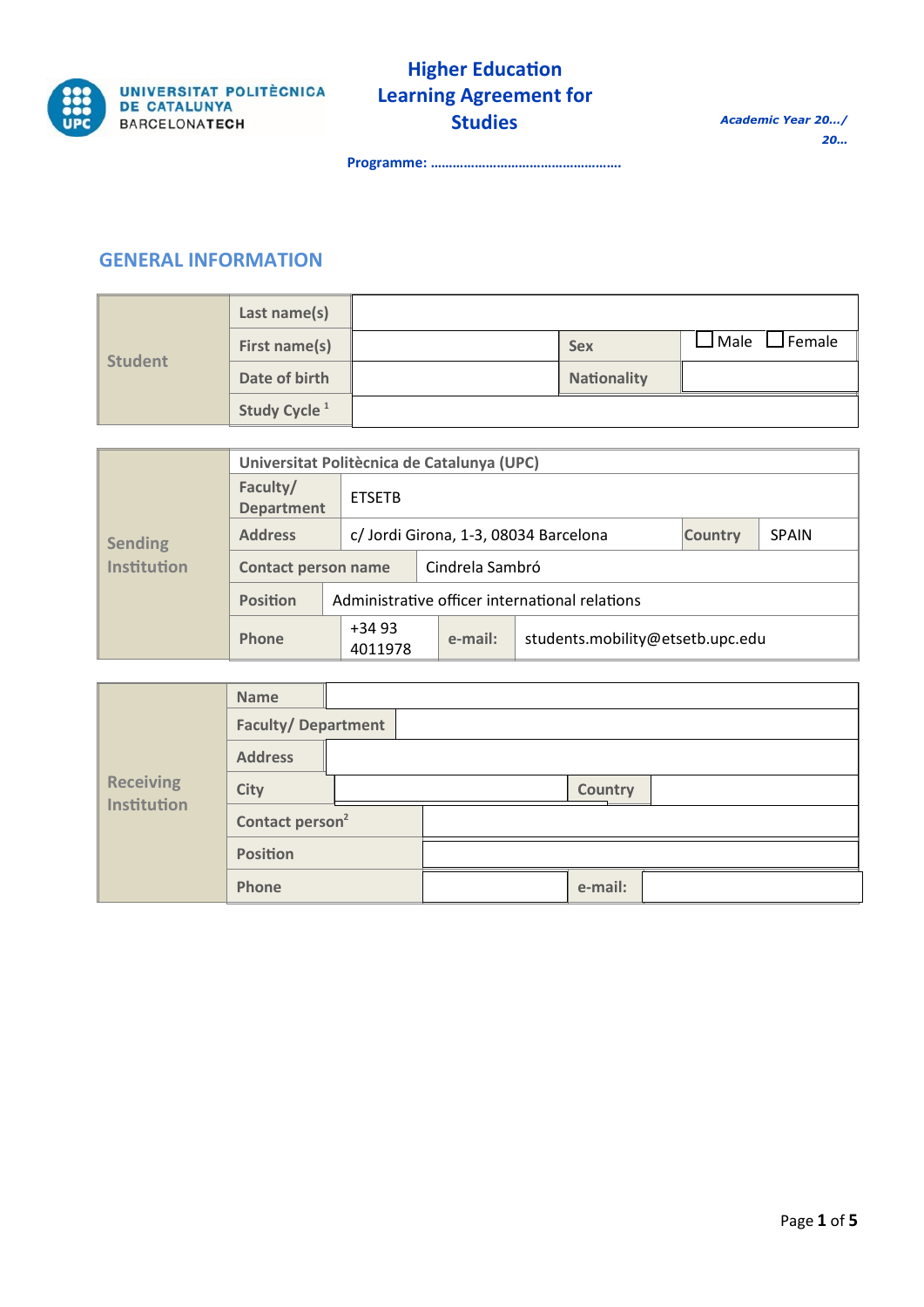

# **Higher Education Learning Agreement for Studies**

*Academic Year 20…/ <sup>20</sup>…*

**Programme: …………………………………………….**

## **BEFORE THE MOBILIY**

### **Table A – Study programme at the Receiving Institution**

| <b>Planned period of the mobility</b>                                |                                                                                                                                           | From:                                        |              | to:                                                                                                                                |  |  |
|----------------------------------------------------------------------|-------------------------------------------------------------------------------------------------------------------------------------------|----------------------------------------------|--------------|------------------------------------------------------------------------------------------------------------------------------------|--|--|
|                                                                      |                                                                                                                                           |                                              | (month/year) | (month/year)                                                                                                                       |  |  |
| Component <sup>3</sup> code<br>(if any)                              | <b>Component title at the Receiving</b><br><b>Institution</b><br>(as indicated in the course catalogue <sup>4</sup> )                     | Semester<br>[e.g.<br>autumn/spring;<br>term] |              | Number of ECTS <sup>5</sup> credits (or<br>equivalent) to be awarded by the<br>Receiving Institution upon successful<br>completion |  |  |
|                                                                      |                                                                                                                                           |                                              |              |                                                                                                                                    |  |  |
|                                                                      |                                                                                                                                           |                                              |              |                                                                                                                                    |  |  |
|                                                                      |                                                                                                                                           |                                              |              |                                                                                                                                    |  |  |
|                                                                      |                                                                                                                                           |                                              |              |                                                                                                                                    |  |  |
|                                                                      |                                                                                                                                           |                                              |              |                                                                                                                                    |  |  |
|                                                                      |                                                                                                                                           | $\qquad \qquad =$                            |              |                                                                                                                                    |  |  |
|                                                                      |                                                                                                                                           |                                              |              |                                                                                                                                    |  |  |
|                                                                      |                                                                                                                                           |                                              |              |                                                                                                                                    |  |  |
|                                                                      |                                                                                                                                           |                                              | Total:       |                                                                                                                                    |  |  |
|                                                                      | Web link to the course catalogue at the Receiving Institution<br>describing the learning outcomes: [web link to the relevant information) |                                              |              |                                                                                                                                    |  |  |
| Main language of work:<br>$\pm 1.11$ $\pm 1.6$ $\pm 0.11$ $\pm 1.11$ |                                                                                                                                           |                                              |              |                                                                                                                                    |  |  |

The level<sup>6</sup> of language competence that the student already has or agrees to acquire by the start of the mobility period is

|  | B |  | B C C Native speaker |
|--|---|--|----------------------|
|  |   |  |                      |

### **Table B – Recognition at the Sending Institution**

| Component code<br>(if any) | <b>Component title at the Sending</b><br><b>Institution</b><br>(as indicated in the course catalogue)                                    | <b>Semester</b><br>[e.g.<br>autumn/spring;<br>term] | <b>Number of ECTS credits (or</b><br>equivalent) to be recognised by the<br><b>Sending Institution</b> |
|----------------------------|------------------------------------------------------------------------------------------------------------------------------------------|-----------------------------------------------------|--------------------------------------------------------------------------------------------------------|
|                            |                                                                                                                                          |                                                     |                                                                                                        |
|                            |                                                                                                                                          |                                                     |                                                                                                        |
|                            |                                                                                                                                          |                                                     |                                                                                                        |
|                            |                                                                                                                                          |                                                     |                                                                                                        |
|                            |                                                                                                                                          |                                                     |                                                                                                        |
|                            |                                                                                                                                          |                                                     |                                                                                                        |
|                            |                                                                                                                                          |                                                     |                                                                                                        |
|                            |                                                                                                                                          |                                                     |                                                                                                        |
|                            |                                                                                                                                          | Total:                                              |                                                                                                        |
|                            | Provisions applying if the student does not complete successfully some<br>educational components: [web link to the relevant information] |                                                     |                                                                                                        |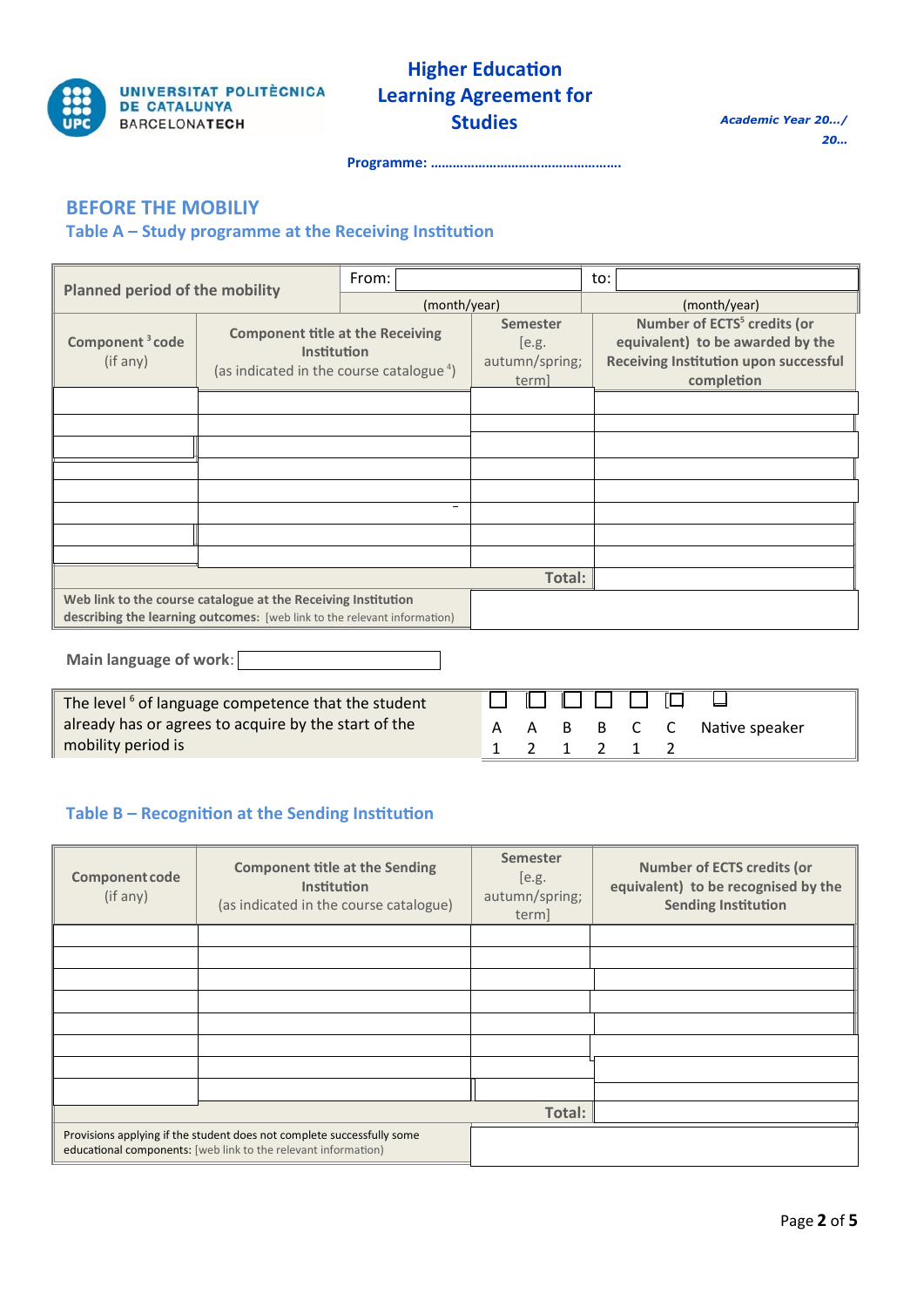

# **Higher Education Learning Agreement for Studies**

**Programme: …………………………………………….**

#### **Commitment**

By signing this document, the student, the Sending Institution and the Receiving Institution confirm that they approve the Learning Agreement and that they will comply with all the arrangements agreed by all parties. Sending and Receiving Institutions undertake to apply all the principles of the principles agreed in the Inter-Institutional Agreement. The Beneficiary Institution and the student should also commit to what is set out in the mobility agreement. The Receiving Institution confirms that the educational components listed in Table A are in line with its course catalogue and should be available to the student. The Sending Institution commits, if it is established in the agreement, to recognise all the credits or equivalent units gained at the Receiving Institution for the successfully completed educational components and to count them towards the student's degree as described in Table B. Any exceptions to this rule are documented in an annex of this Learning Agreement and agreed by all parties. The student and the Receiving Institution will communicate to the Sending Institution any problems or changes regarding the study programme, responsible persons and/or study period.

|                                 | Name     |                                  |           |
|---------------------------------|----------|----------------------------------|-----------|
|                                 | e-mail   |                                  |           |
| <b>Student</b>                  | Position | Student                          |           |
|                                 | Date     |                                  | signature |
| Responsible person <sup>7</sup> | Name     | José Antonio Lázaro              |           |
| at the Sending                  | e-mail   | students.mobility@etsetb.upc.edu |           |
| <b>Institution</b>              | Date     |                                  | signature |
|                                 | Name     |                                  |           |
| Responsible person <sup>8</sup> | e-mail   |                                  |           |
| at the Receiving                | Date     |                                  |           |
| <b>Institution</b>              | e-mail   |                                  |           |
|                                 | Date     |                                  | signature |

## **AFTER THE MOBILIY**

**Table C – Transcript of Records at the Receiving Institution**

| Start and end dates of the study period: |                                                                                                  | From:                                                                   |                  |                                                     | to:              |                                                               |
|------------------------------------------|--------------------------------------------------------------------------------------------------|-------------------------------------------------------------------------|------------------|-----------------------------------------------------|------------------|---------------------------------------------------------------|
|                                          |                                                                                                  |                                                                         | (day/month/year) |                                                     | (day/month/year) |                                                               |
| Component code<br>(if any)               | <b>Component title at the Receiving</b><br>Institution<br>(as indicated in the course catalogue) | Was the component<br>successfully completed<br>by the student? [Yes/No] |                  | <b>Number of ECTS</b><br>credits<br>(or equivalent) |                  | <b>Grades received at the</b><br><b>Receiving Institution</b> |
|                                          |                                                                                                  |                                                                         |                  |                                                     |                  |                                                               |
|                                          |                                                                                                  |                                                                         |                  |                                                     |                  |                                                               |
|                                          |                                                                                                  |                                                                         |                  |                                                     |                  |                                                               |
|                                          |                                                                                                  |                                                                         |                  |                                                     |                  |                                                               |
|                                          |                                                                                                  |                                                                         |                  |                                                     |                  |                                                               |
|                                          |                                                                                                  |                                                                         |                  |                                                     |                  |                                                               |
| Total:                                   |                                                                                                  |                                                                         |                  |                                                     |                  |                                                               |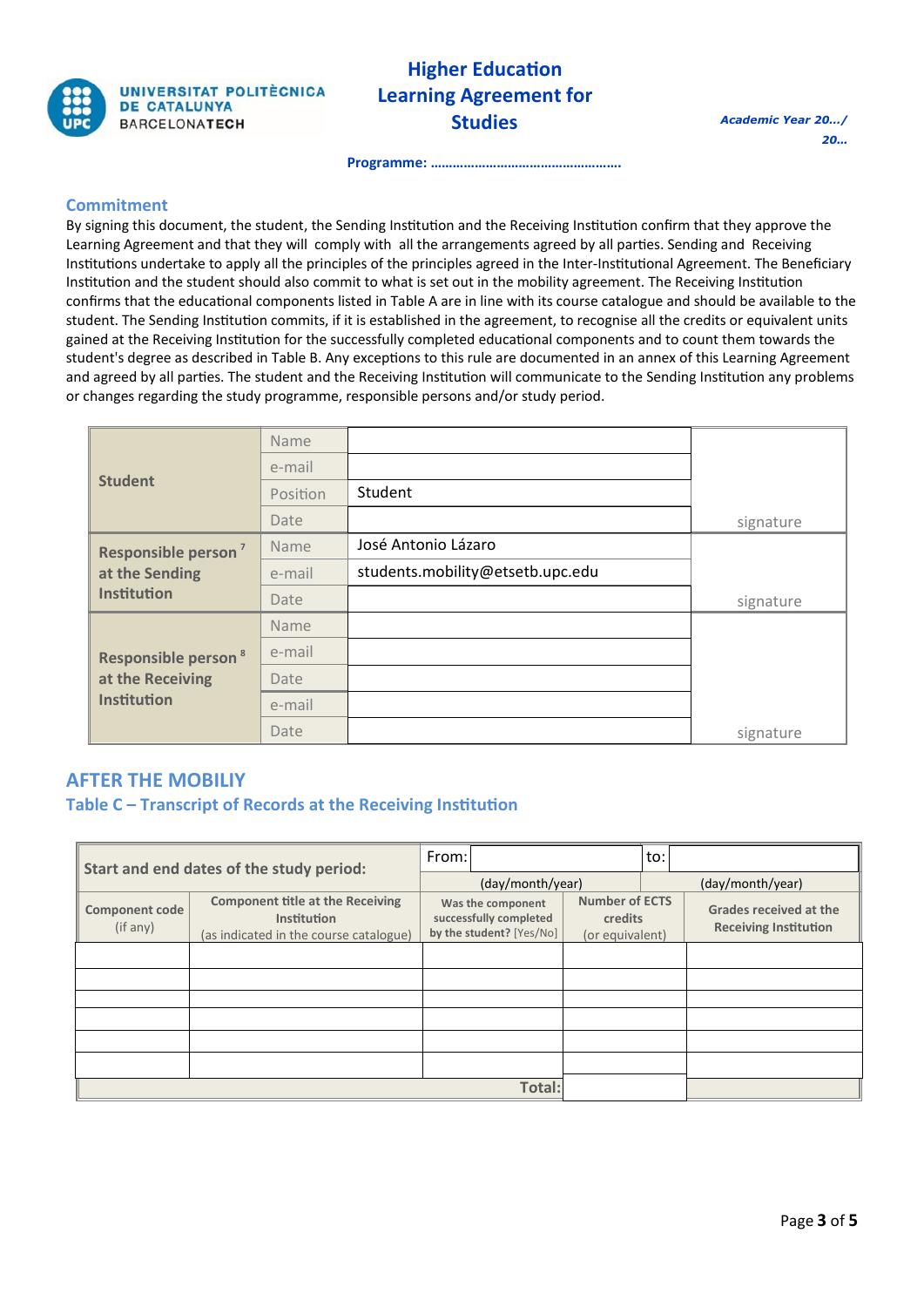

# **Higher Education Learning Agreement for Studies**

*Academic Year 20…/ <sup>20</sup>…*

**Programme: …………………………………………….**

## **Table D – Transcript of Records and Recognition at the Sending Institution**

| Start and end dates of the study period: |                                                                                                              | From:                                            |                  | to: |                                                      |
|------------------------------------------|--------------------------------------------------------------------------------------------------------------|--------------------------------------------------|------------------|-----|------------------------------------------------------|
|                                          |                                                                                                              |                                                  | (day/month/year) |     | (day/month/year)                                     |
| <b>Component code</b><br>(if any)        | Title of recognised component at the<br><b>Sending Institution</b><br>(as indicated in the course catalogue) | <b>Number of ECTS credits</b><br>(or equivalent) |                  |     | <b>Grades received at the Sending</b><br>Institution |
|                                          |                                                                                                              |                                                  |                  |     |                                                      |
|                                          |                                                                                                              |                                                  |                  |     |                                                      |
|                                          |                                                                                                              |                                                  |                  |     |                                                      |
|                                          |                                                                                                              |                                                  |                  |     |                                                      |
|                                          |                                                                                                              |                                                  |                  |     |                                                      |
|                                          |                                                                                                              |                                                  |                  |     |                                                      |
|                                          | Total:                                                                                                       |                                                  |                  |     |                                                      |